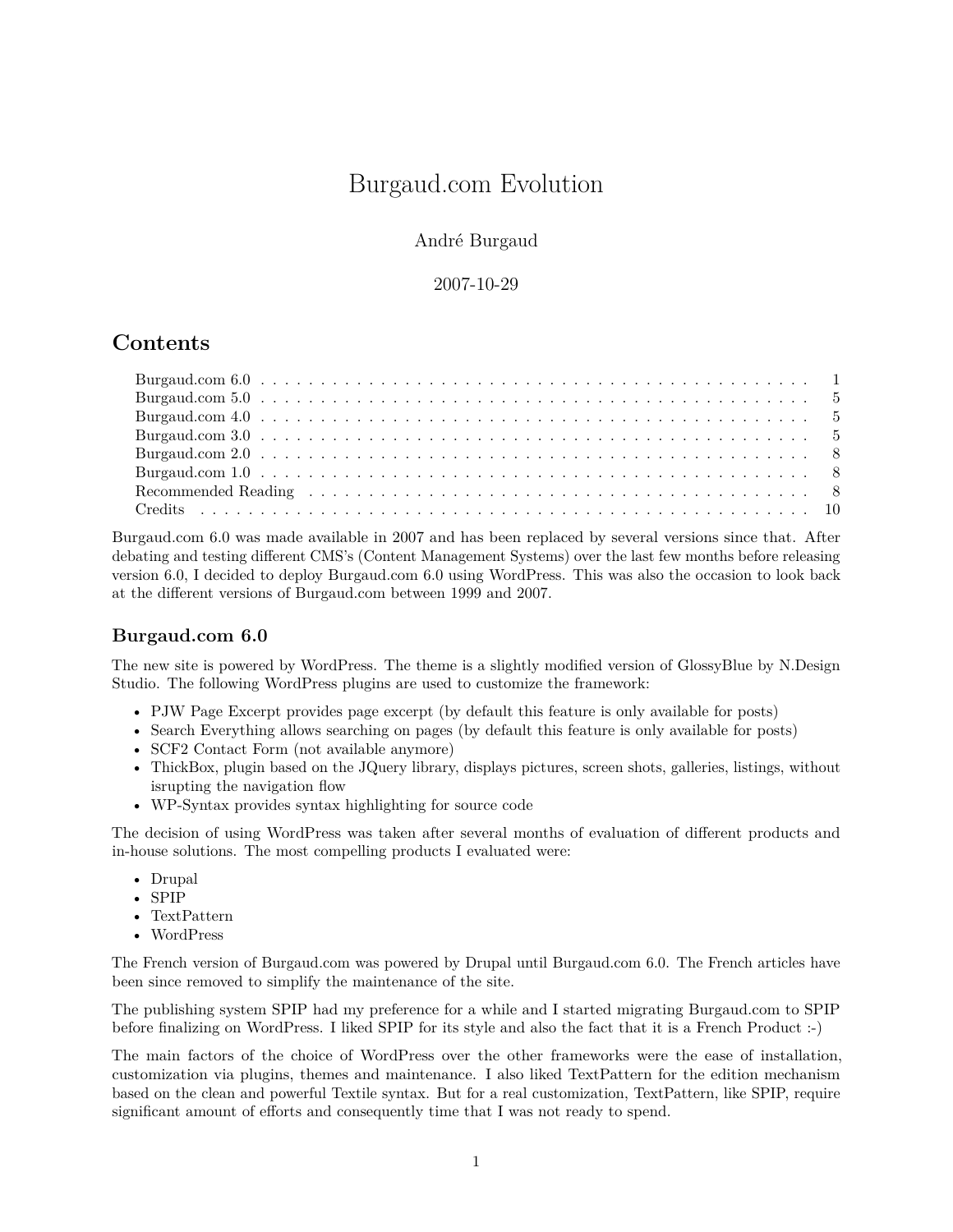

Figure 1: Burgaud.com 6.0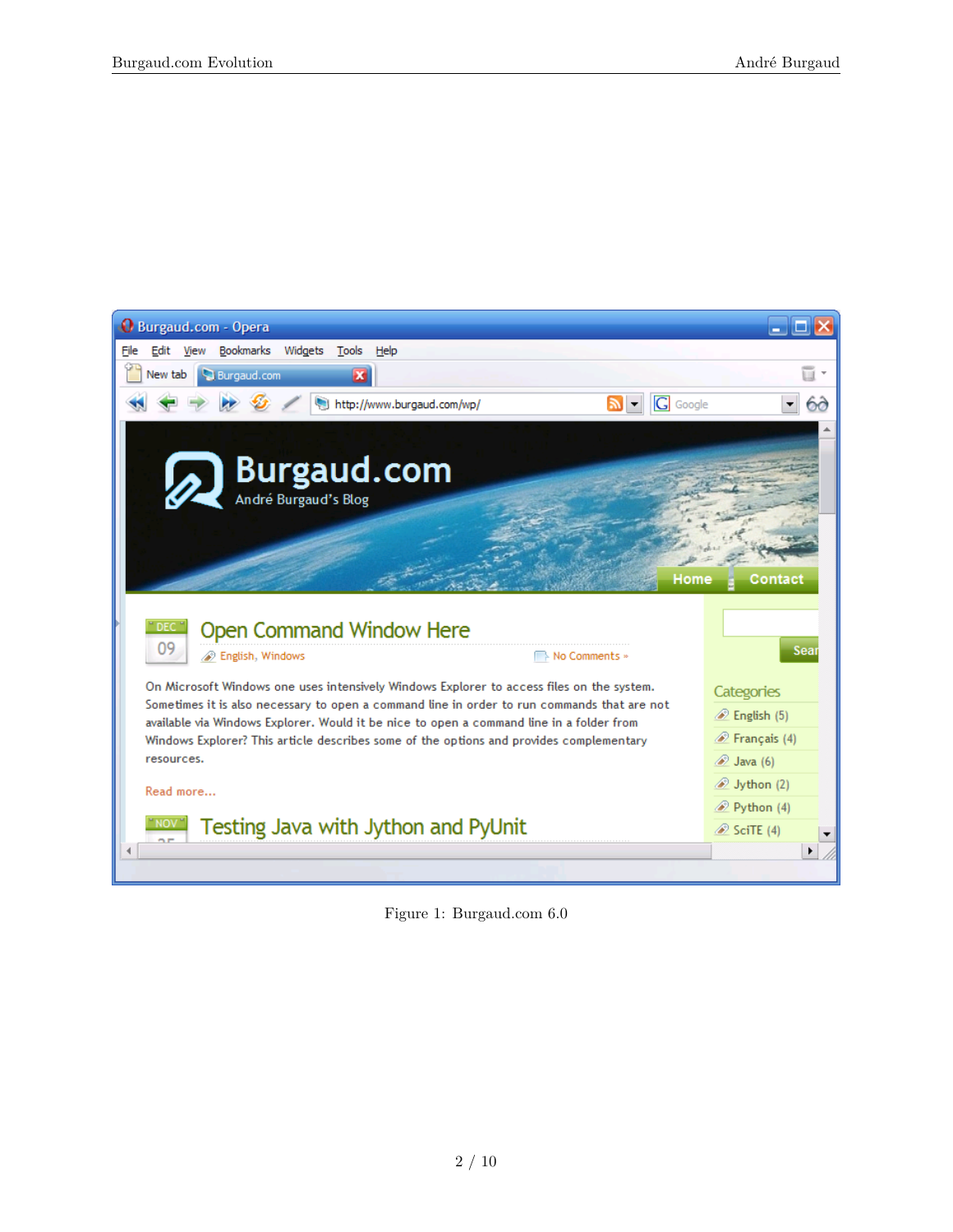

Figure 2: Burgaud.com 1.0 French (Powered by Drupal)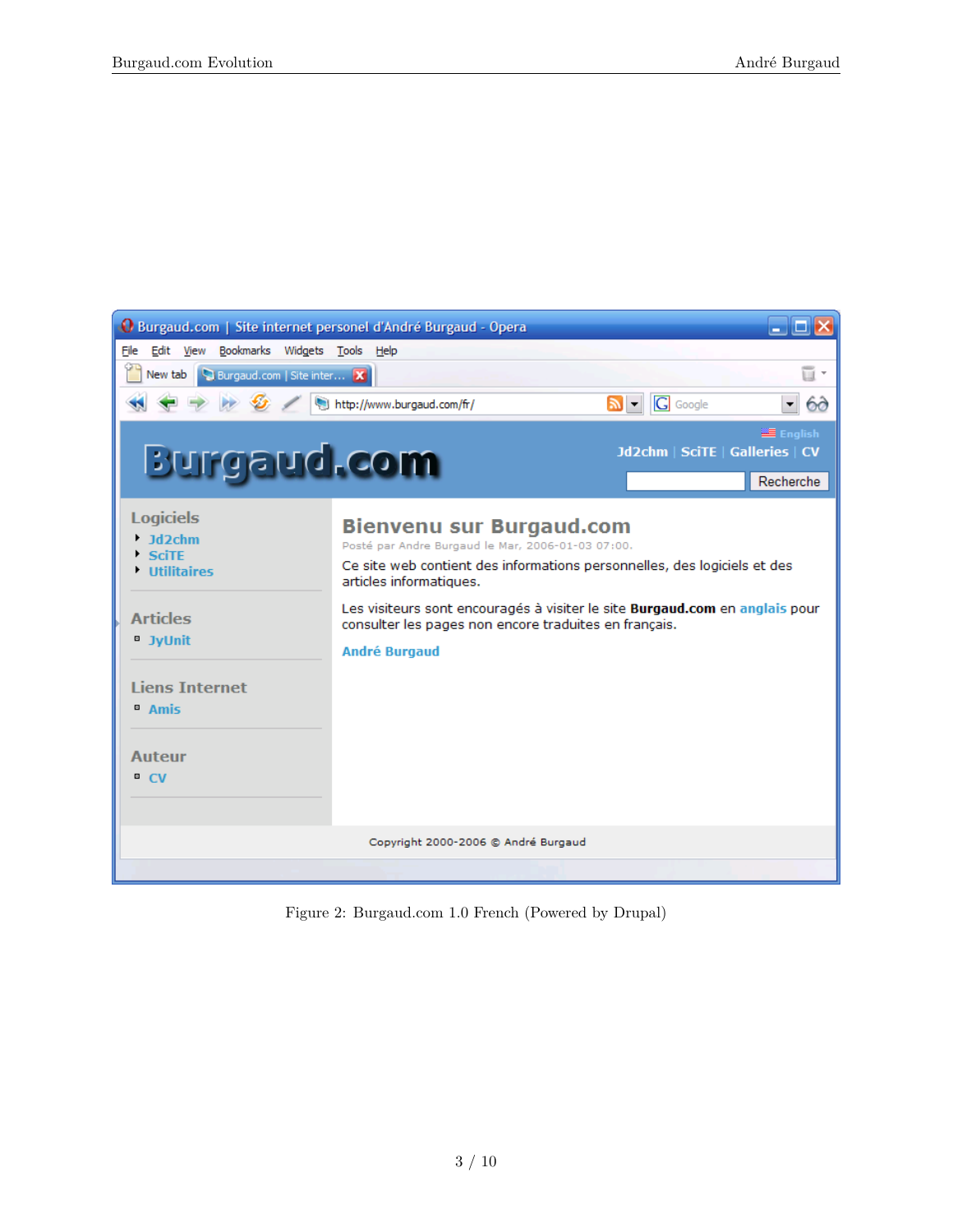| <b>O</b> Burgaud.com - Opera                                                                                         |                             |
|----------------------------------------------------------------------------------------------------------------------|-----------------------------|
| Edit View Bookmarks Widgets<br>Tools Help<br><b>File</b>                                                             |                             |
| $\mathbf{z}$<br><b>Pre</b> Burgaud.com<br>New tab<br>Burgaud.com   Site inter X   Burgaud.com - Home<br>$\mathbf{x}$ | ū.                          |
| G Google<br>৯ -<br>2- http://www.burgaud.com/spip/                                                                   | 60                          |
|                                                                                                                      |                             |
|                                                                                                                      | Searc                       |
| <b>Burgaud.com</b>                                                                                                   |                             |
| Home page                                                                                                            |                             |
| <b>JyUnit</b>                                                                                                        | Se                          |
| Last update: 25 February 2007, by André Burgaud                                                                      | English<br>Français         |
| How to combine Jython, PyUnit and Ant to unit-test Java applications.                                                |                             |
|                                                                                                                      | Annonces GO                 |
| <b>JyUnit</b>                                                                                                        | Free mode                   |
| Dernière mise à jour: 25 février 2007, par André Burgaud                                                             | measurem<br>Measure yo      |
| Comment combiner Jython, PyUnit et Ant pour tester des applications Java.                                            | complexity<br>free tools fr |
|                                                                                                                      | www.mdworkb                 |
| Resume                                                                                                               | <b>Python IDI</b>           |
|                                                                                                                      |                             |

Figure 3: Burgaud.com 6.0 (Powered by SPIP)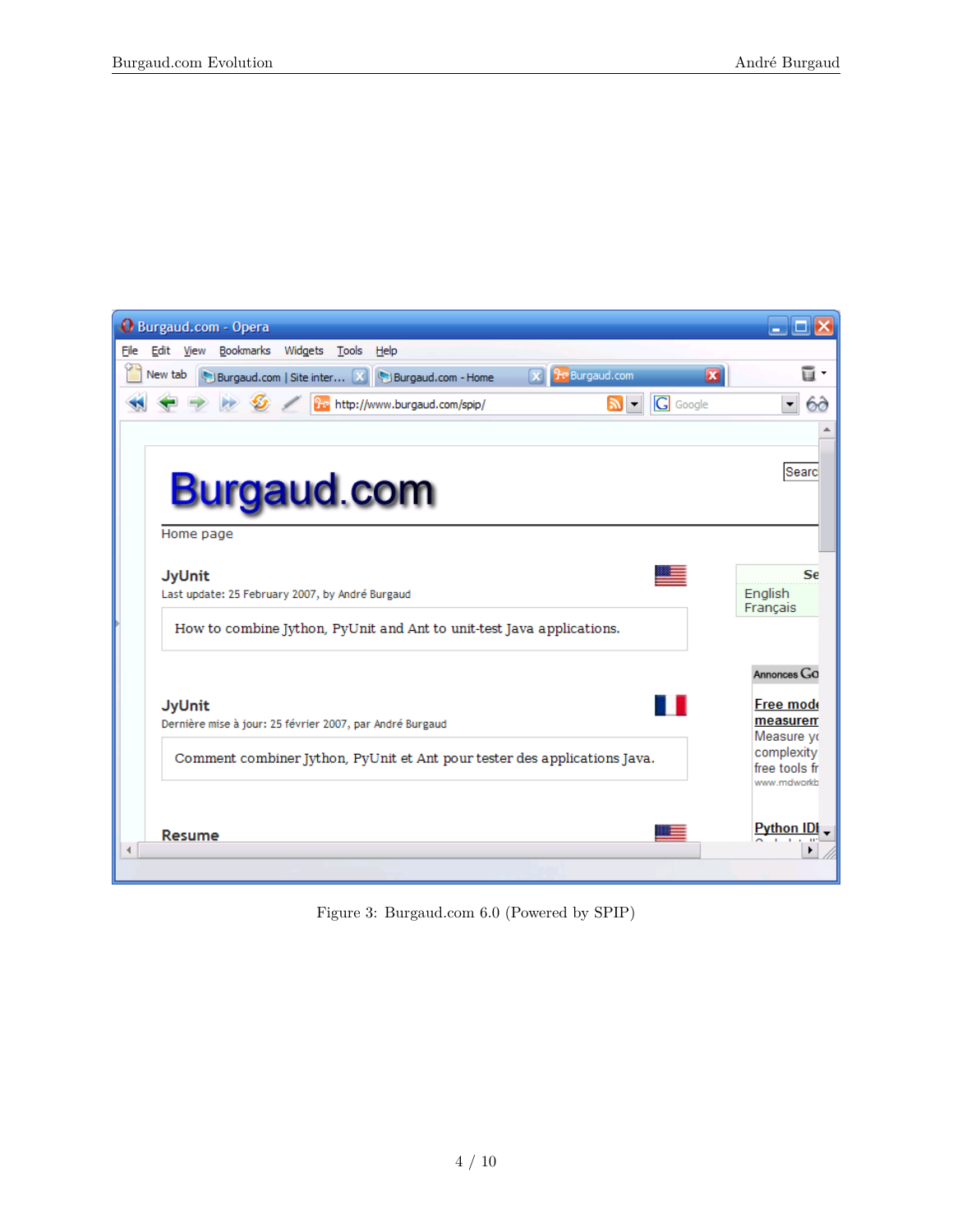### <span id="page-4-0"></span>**Burgaud.com 5.0**

Version 5.0, available on 06/05/2004, displayed static HTML. The difference with the first versions of Burgaud.com was the HTML was generated from pages written in a wiki style. The generator was a product I wrote, named StaticWiki. StaticWiki was written in [Python,](https://www.python.org/) my favorite programming language. StaticWiki generated valid XHTML from simple text files written with a wiki style. I initially intended to release StaticWiki as an open source product, but I estimated that the code should be first of better quality. Now that I don't use it anymore, this may never happen.



Figure 4: Burgaud.com 5.0 (HTML generated with StaticWiki)

### <span id="page-4-1"></span>**Burgaud.com 4.0**

Like Burgaud.com 3.0 it was using PHP, but this time it was powered by [PmWiki](https://www.pmwiki.org/) a popular wiki engine. It was deployed on  $12/14/2003$ . As of this writing, PmWiki remains one of my favorite wiki engines and I have been successfully maintaining a couple of PmWiki instances for personal projects or at my work place.

### <span id="page-4-2"></span>**Burgaud.com 3.0**

I wanted to learn more about [PHP](https://www.php.net/) and decided to build this new version using the popular language powering so many web sites. The site was deployed mid-2001. It included the announcement of the birth of Alexis, our son, and had some pages related to [SciTE,](https://www.scintilla.org/SciTE.html) like [SciTE Context Menu,](/scite-context-menu.md) and [Javadoc To CHM.](/jd2chm.md)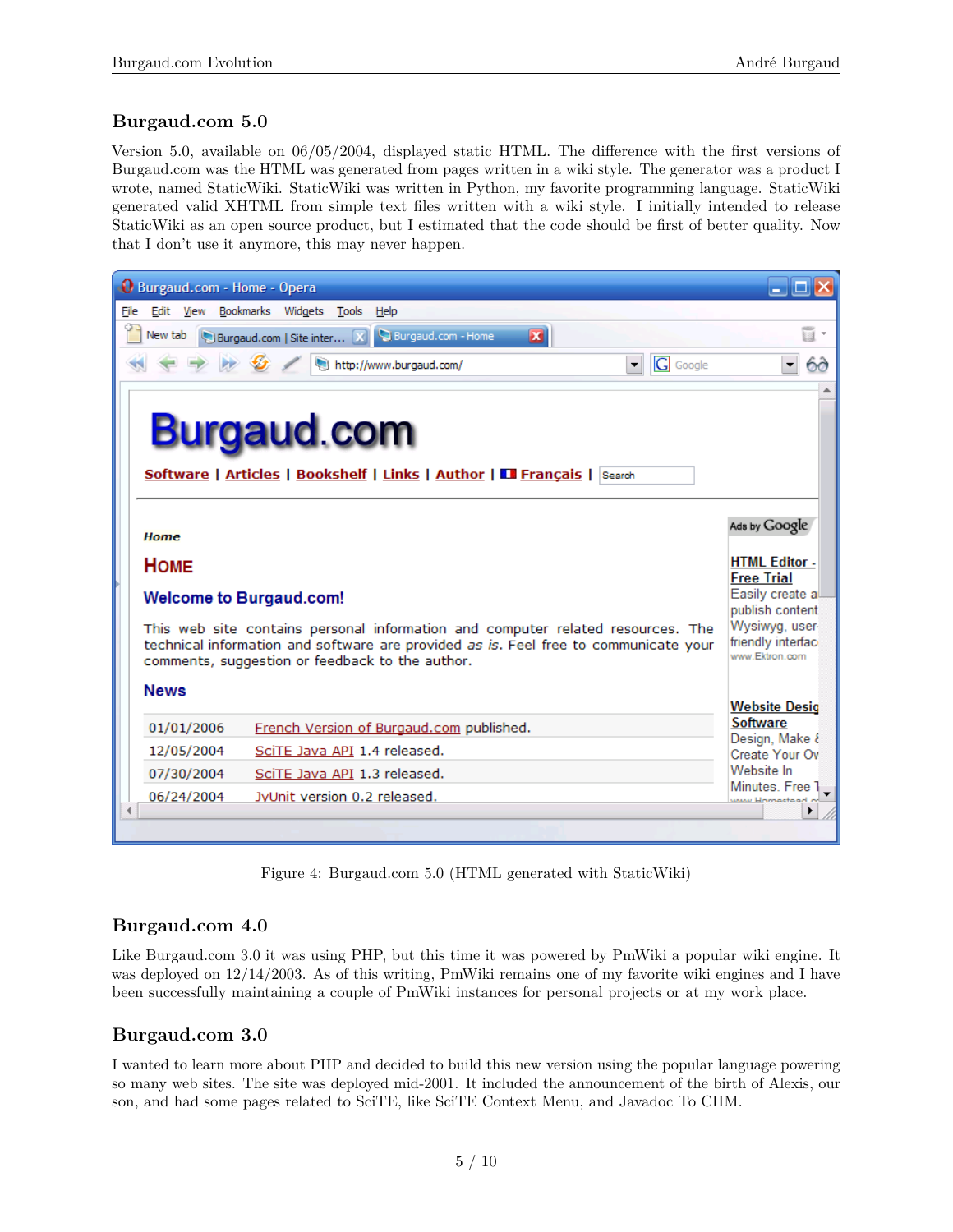

Figure 5: Burgaud.com 4.0 (Powered by PmWiki)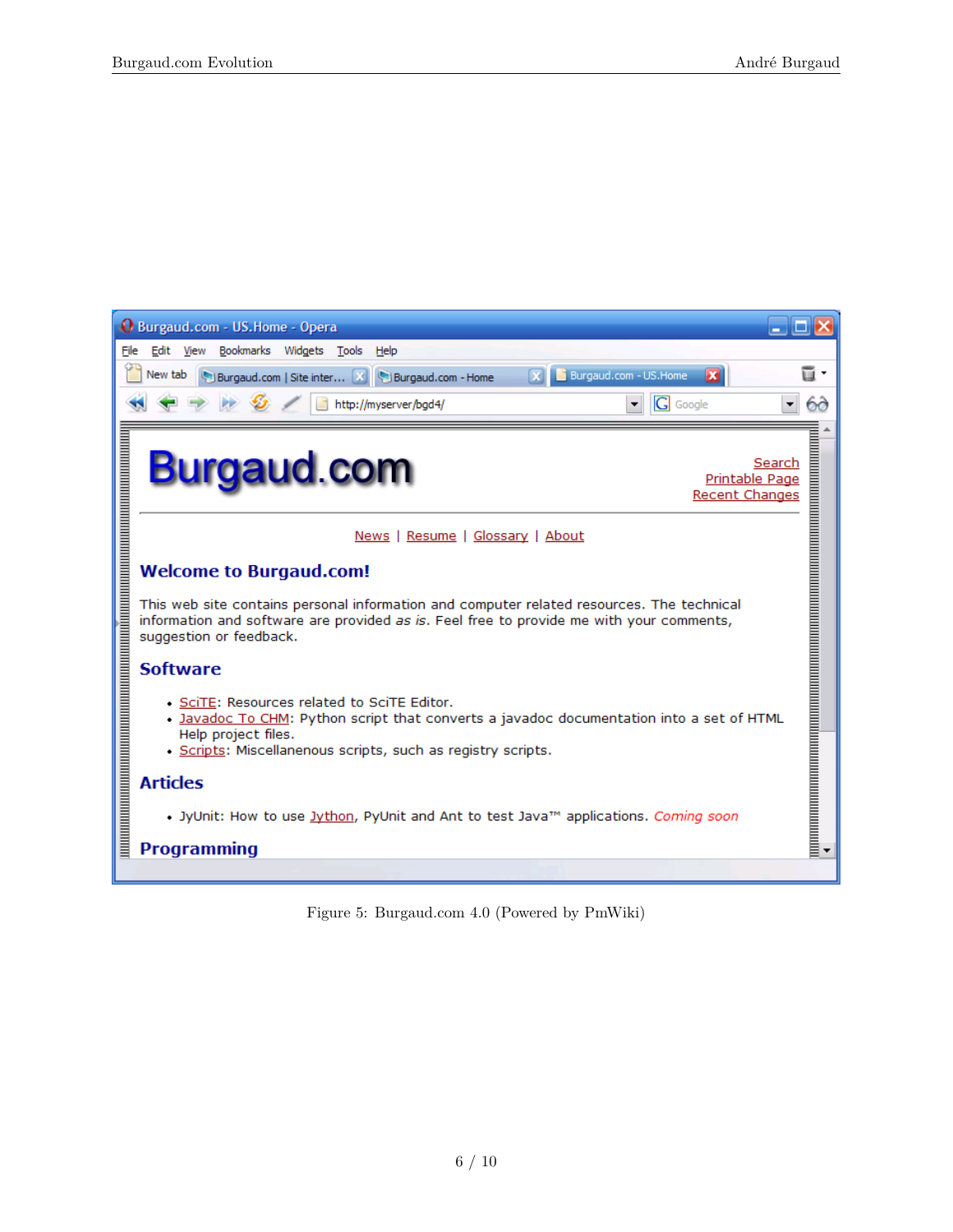

Figure 6: Burgaud.com 3.0 (PHP)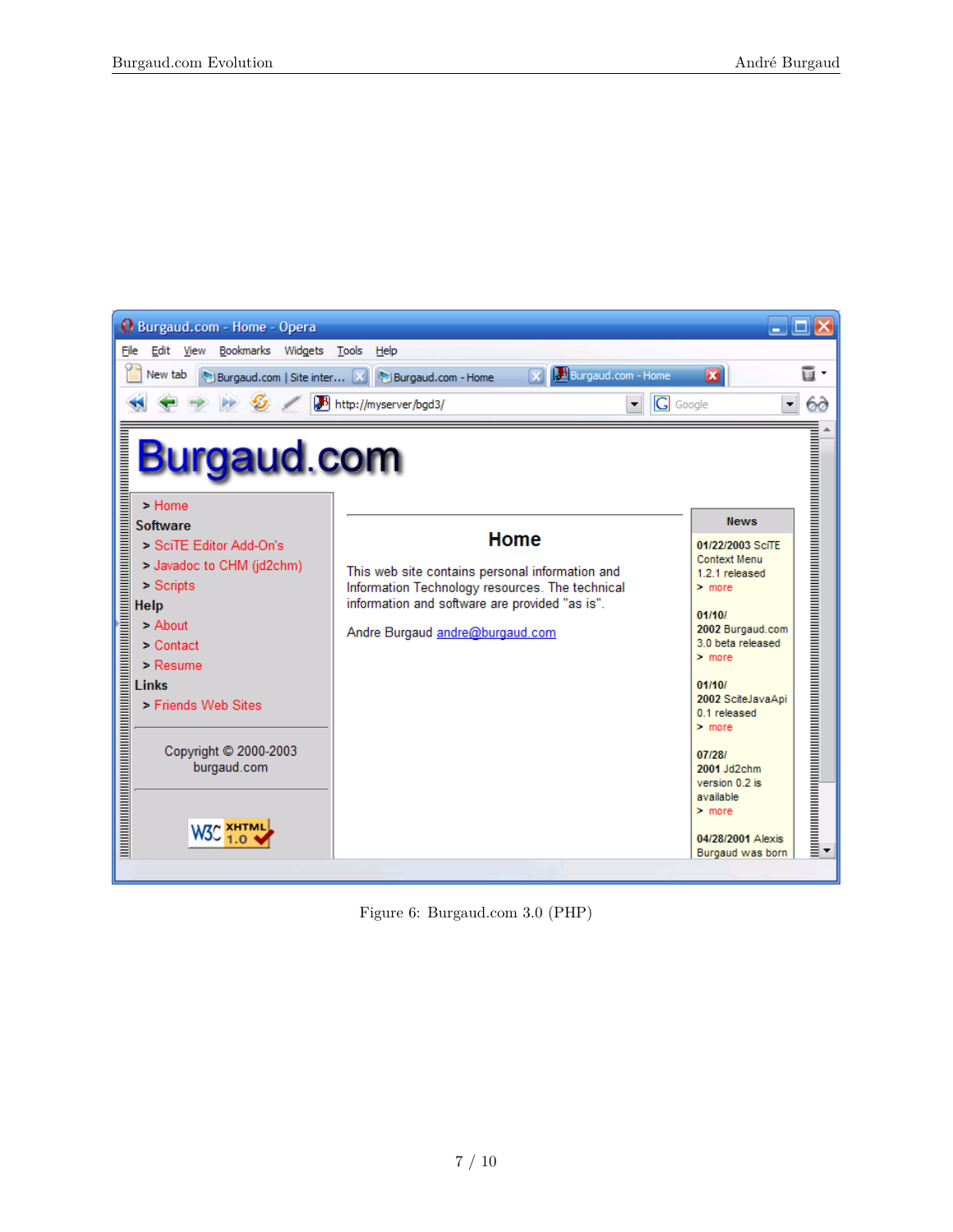## <span id="page-7-0"></span>**Burgaud.com 2.0**

It came in Spring 2000. The content was related to our recent wedding with a post announcement. For this version Java took over JavaScript with a couple of Java Applets. Especially, the navigation menu was based on [XeoMenu.](https://tecfa.unige.ch/guides/java/examples/menu/)

| <b>Q</b> Andre Burgaud Personal Website - Opera                                                                                                                                                                                                                        |
|------------------------------------------------------------------------------------------------------------------------------------------------------------------------------------------------------------------------------------------------------------------------|
| File<br>Bookmarks Widgets<br>Edit<br>View<br>Tools<br>Help                                                                                                                                                                                                             |
| ū<br>Andre Burgaud Personal  X<br>New tab<br>Burgaud.com   Site inter [X]<br>Burgaud.com - Home                                                                                                                                                                        |
| IGI<br>file://localhost/H:/worksvn/www/trunk/burgaud.com/CURRE   -<br>60<br>Google<br>▼                                                                                                                                                                                |
| www.burgaud.com<br>$\blacksquare$ $\blacksquare$ $\times$<br>A<br><b>Medding</b><br>Home<br>Resume<br>Mail<br>×                                                                                                                                                        |
| <b>HOME</b>                                                                                                                                                                                                                                                            |
| Beta and Andre's Wedding<br>Webmaster's Note                                                                                                                                                                                                                           |
| I created this personal web site in December 1999. I<br>Beta and André are happy to announce their<br>intend to use this media to share my personal<br>wedding.<br>interests in life, and more. Feel free to send me your<br>$\blacktriangleright$ more                |
| comments and remarks about these pages.<br>André Burgaud<br>andre@burgaud.com                                                                                                                                                                                          |
| Resume of André                                                                                                                                                                                                                                                        |
| Senior consultant with extensive experience in all stages of design, coding, testing and deployment<br>of software. Background encompasses large experience in messaging system and software on both<br>UNIX and Windows NT environment.<br>$\blacktriangleright$ more |
| , a martin a martin and a martin a martin and a martin and a martin and a martin and a martin and a martin and<br>This site is best experienced<br><b>WEB HOSTING</b><br>with<br>Powered by<br><b>ET Microsoft</b><br><b>Internet</b><br><b>Explorer</b>               |
|                                                                                                                                                                                                                                                                        |

Figure 7: Burgaud.com 2.0 (Java Menu Bar)

### <span id="page-7-1"></span>**Burgaud.com 1.0**

The first version of Burgaud.com was deployed on 12/28/1999. The main goal of the initial site was simply to share the information about our upcoming wedding at that time. The wedding took place on 02/19/2000. Technically it was an interesting experience to get my feet wet with domain names registration and to deal with different web hosting companies. The web site was composed of a couple of static HTML pages with some Dynamic HTML (JavaScript).

### <span id="page-7-2"></span>**Recommended Reading**

[Textpattern Solutions](https://www.amazon.com/Textpattern-Solutions-PHP-Based-Content-Management/dp/1590598326) is the reference you want if you decide to use Textpattern and Textile to power your blog or your web site.

Wikis are fascinating. At times I used this technology to power Burgaud.com. Wikis went beyond what is described in Bo Leuf and Ward Cunningham's book, [The Wiki Way,](https://www.amazon.com/The-Wiki-Way-Quick-Collaboration/dp/020171499X) but there is no doubt that Ward laid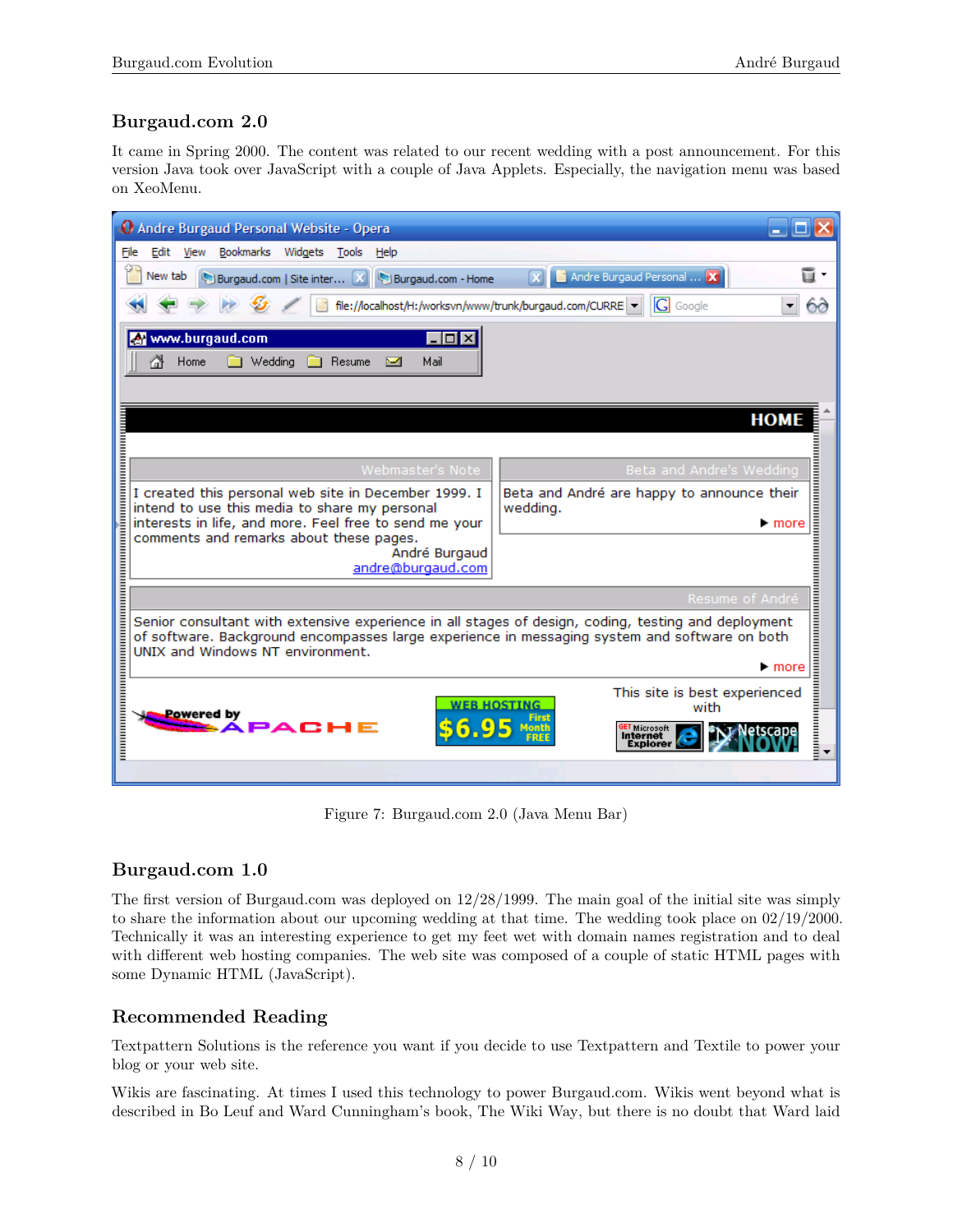

Figure 8: Burgaud.com 1.0 (Plain HTML)